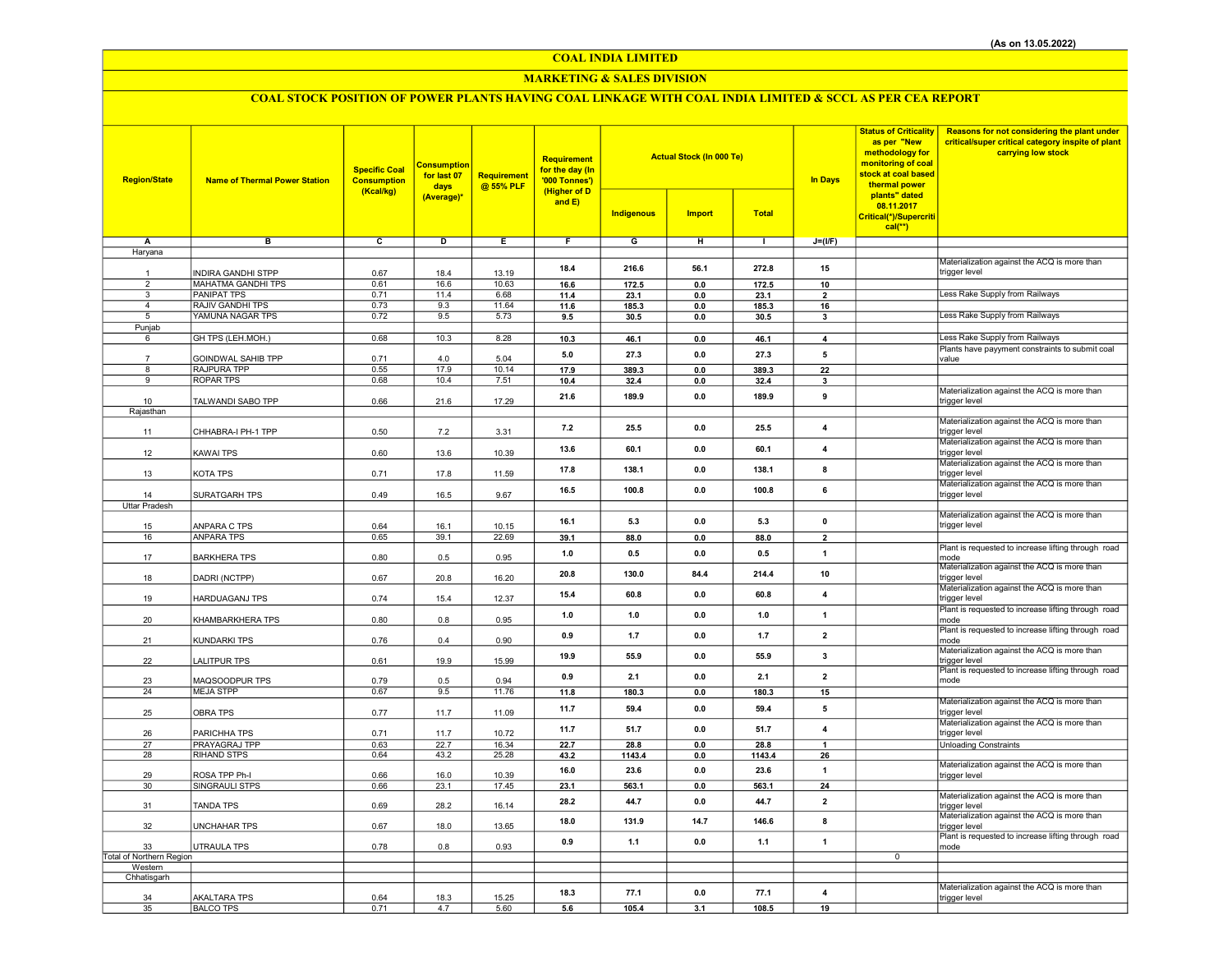#### COAL INDIA LIMITED

## MARKETING & SALES DIVISION

## COAL STOCK POSITION OF POWER PLANTS HAVING COAL LINKAGE WITH COAL INDIA LIMITED & SCCL AS PER CEA REPORT

| <b>Region/State</b> | <b>Name of Thermal Power Station</b>            | <b>Specific Coal</b><br><b>Consumption</b><br>(Kcal/kg) | <b>Consumption</b><br>for last 07<br>days<br>(Average)* | <b>Requirement</b><br>@ 55% PLF | <b>Requirement</b><br>for the day (In<br>'000 Tonnes')<br>(Higher of D<br>and E) | <b>Indigenous</b> | <b>Actual Stock (In 000 Te)</b><br><b>Import</b> | <b>Total</b> | <b>In Days</b>          | <b>Status of Criticality</b><br>as per "New<br>methodology for<br>monitoring of coal<br>stock at coal based<br>thermal power<br>plants" dated<br>08.11.2017<br>Critical(*)/Supercriti<br>$cal$ <sup>**</sup> ) | Reasons for not considering the plant under<br>critical/super critical category inspite of plant<br>carrying low stock |
|---------------------|-------------------------------------------------|---------------------------------------------------------|---------------------------------------------------------|---------------------------------|----------------------------------------------------------------------------------|-------------------|--------------------------------------------------|--------------|-------------------------|----------------------------------------------------------------------------------------------------------------------------------------------------------------------------------------------------------------|------------------------------------------------------------------------------------------------------------------------|
| А                   | в                                               | $\overline{c}$                                          | D                                                       | Е.                              | F.                                                                               | G                 | н                                                | л.           | $J=(I/F)$               |                                                                                                                                                                                                                |                                                                                                                        |
|                     |                                                 |                                                         |                                                         |                                 |                                                                                  |                   |                                                  |              |                         |                                                                                                                                                                                                                | Materialization against the ACQ is more than                                                                           |
| 36                  | <b>BANDAKHAR TPP</b>                            | 0.71                                                    | 4.9                                                     | 2.81                            | 4.9                                                                              | 7.2               | 0.0                                              | 7.2          | $\mathbf{1}$            |                                                                                                                                                                                                                | trigger level                                                                                                          |
| 37                  | <b>BARADARHA TPS</b>                            | 0.77                                                    | 20.2                                                    | 12.25                           | 20.2                                                                             | 198.1             | 0.0                                              | 198.1        | 10                      |                                                                                                                                                                                                                |                                                                                                                        |
| 38                  | <b>BHILAI TPS</b>                               | 0.76                                                    | 8.3                                                     | 5.01                            | 8.3                                                                              | 87.8              | 0.0                                              | 87.8         | 11                      |                                                                                                                                                                                                                | Materialization against the ACQ is more than                                                                           |
| 39                  | <b>BINJKOTE TPP</b>                             | 0.75                                                    | 0.0                                                     | 5.95                            | 6.0                                                                              | 25.1              | 0.0                                              | 25.1         | $\overline{4}$          |                                                                                                                                                                                                                | trigger level                                                                                                          |
| 40                  | <b>DSPM TPS</b>                                 | 0.69                                                    | 8.5                                                     | 4.56                            | 8.5                                                                              | 26.5              | 0.0                                              | 26.5         | 3                       |                                                                                                                                                                                                                |                                                                                                                        |
| 41                  | <b>KORBA STPS</b>                               | 0.67                                                    | 44.8                                                    | 22.94                           | 44.8                                                                             | 472.0             | 0.0                                              | 472.0        | 11                      |                                                                                                                                                                                                                |                                                                                                                        |
| 42                  | KORBA-WEST TPS                                  | 0.78                                                    | 18.0                                                    | 13.79                           | 18.0                                                                             | 202.5             | 0.0                                              | 202.5        | 11                      |                                                                                                                                                                                                                |                                                                                                                        |
| 43                  | <b>LARA TPP</b>                                 | 0.66                                                    | 26.5                                                    | 13.92                           | 26.5                                                                             | 283.0             | 0.0                                              | 283.0        | 11                      |                                                                                                                                                                                                                |                                                                                                                        |
|                     |                                                 |                                                         |                                                         |                                 | 6.3                                                                              | 12.8              | 0.0                                              | 12.8         | $\overline{2}$          |                                                                                                                                                                                                                | Materialization against the ACQ is more than                                                                           |
| 44                  | NAWAPARA TPP                                    | 0.79                                                    | 2.7                                                     | 6.28                            |                                                                                  |                   |                                                  |              |                         |                                                                                                                                                                                                                | trigger level                                                                                                          |
| 45                  | PATHADI TPP                                     | 0.65                                                    | 5.7                                                     | 5.18                            | 5.7                                                                              | 54.2              | 0.0                                              | 54.2         | 10                      |                                                                                                                                                                                                                | Supply restricted considering high stock at their<br>end                                                               |
| 46                  | SIPAT STPS                                      | 0.68                                                    | 29.1                                                    | 26.62                           | 29.1                                                                             | 548.1             | 0.0                                              | 548.1        | 19                      |                                                                                                                                                                                                                |                                                                                                                        |
|                     |                                                 |                                                         |                                                         |                                 |                                                                                  |                   |                                                  |              |                         |                                                                                                                                                                                                                | Materialization against the ACQ is more than                                                                           |
| 47                  | TAMNAR TPP                                      | 0.84                                                    | 27.6                                                    | 26.52                           | 27.6                                                                             | 167.2             | 0.0                                              | 167.2        | 6                       |                                                                                                                                                                                                                | trigger level                                                                                                          |
|                     |                                                 |                                                         |                                                         |                                 | 17.7                                                                             | 86.6              | 0.0                                              | 86.6         | 5                       |                                                                                                                                                                                                                | Materialization against the ACQ is more than                                                                           |
| 48                  | UCHPINDA TPP                                    | 0.75                                                    | 17.7                                                    | 14.22                           |                                                                                  |                   |                                                  |              |                         |                                                                                                                                                                                                                | trigger level                                                                                                          |
| Gujarat             |                                                 |                                                         |                                                         |                                 |                                                                                  |                   |                                                  |              |                         |                                                                                                                                                                                                                | Materialization against the ACQ is more than                                                                           |
| 49                  | <b>GANDHI NAGAR TPS</b>                         | 0.69                                                    | 7.5                                                     | 5.71                            | 7.5                                                                              | 27.5              | 0.0                                              | 27.5         | 4                       |                                                                                                                                                                                                                | trigger level                                                                                                          |
| 50                  | SABARMATI (D-F STATIONS)                        | 0.57                                                    | 4.7                                                     | 2.74                            | 4.7                                                                              | 20.0              | 62.0                                             | 82.0         | #REF!                   |                                                                                                                                                                                                                |                                                                                                                        |
|                     |                                                 |                                                         |                                                         |                                 |                                                                                  |                   |                                                  |              |                         |                                                                                                                                                                                                                | Materialization against the ACQ is more than                                                                           |
| 51                  | <b>UKAI TPS</b>                                 | 0.67                                                    | 11.3                                                    | 9.85                            | 11.3                                                                             | 36.0              | 0.0                                              | 36.0         | 3                       |                                                                                                                                                                                                                | trigger level                                                                                                          |
|                     |                                                 |                                                         |                                                         |                                 | 27.9                                                                             | 157.5             | 0.0                                              | 157.5        | 6                       |                                                                                                                                                                                                                | Materialization against the ACQ is more than                                                                           |
| 52                  | <b>WANAKBORI TPS</b>                            | 0.67                                                    | 27.9                                                    | 20.22                           |                                                                                  |                   |                                                  |              |                         |                                                                                                                                                                                                                | trigger level                                                                                                          |
| Madhya Pradesh      |                                                 |                                                         |                                                         |                                 |                                                                                  |                   |                                                  |              |                         |                                                                                                                                                                                                                |                                                                                                                        |
| 53<br>54            | <b>AMARKANTAK EXT TPS</b><br><b>ANUPPUR TPP</b> | 0.65<br>0.65                                            | 2.9<br>25.4                                             | 1.80<br>10.31                   | 2.9                                                                              | 51.6              | 0.0                                              | 51.6         | 18                      |                                                                                                                                                                                                                |                                                                                                                        |
|                     |                                                 |                                                         |                                                         |                                 | 25.4                                                                             | 117.6             | 0.0                                              | 117.6        | 5                       |                                                                                                                                                                                                                | Materialization against the ACQ is more than                                                                           |
| 55                  | <b>BINA TPS</b>                                 | 0.74                                                    | 7.1                                                     | 4.88                            | 7.1                                                                              | 34.5              | 0.0                                              | 34.5         | 5                       |                                                                                                                                                                                                                | trigger level                                                                                                          |
|                     |                                                 |                                                         |                                                         |                                 | 19.0                                                                             | 66.9              | 45.6                                             | 112.5        | 6                       |                                                                                                                                                                                                                | Materialization against the ACQ is more than                                                                           |
| 56                  | <b>GADARWARA TPP</b>                            | 0.66                                                    | 19.0                                                    | 13.93                           |                                                                                  |                   |                                                  |              |                         |                                                                                                                                                                                                                | trigger level                                                                                                          |
|                     |                                                 |                                                         |                                                         |                                 | 10.5                                                                             | 127.5             | 110.3                                            | 237.8        | 23                      |                                                                                                                                                                                                                | Materialization against the ACQ is more than                                                                           |
| 57<br>58            | KHARGONE STPP<br>SANJAY GANDHI TPS              | 0.60<br>0.82                                            | 10.5<br>15.8                                            | 10.45<br>14.57                  |                                                                                  |                   |                                                  |              |                         |                                                                                                                                                                                                                | trigger level<br>Non payment of dues                                                                                   |
| 59                  | SATPURA TPS                                     | 0.67                                                    | 7.4                                                     | 11.79                           | 15.8<br>11.8                                                                     | 46.3<br>54.0      | 0.0<br>0.0                                       | 46.3<br>54.0 | 3<br>5                  |                                                                                                                                                                                                                | Non Payment of Dues                                                                                                    |
|                     |                                                 |                                                         |                                                         |                                 |                                                                                  |                   |                                                  |              |                         |                                                                                                                                                                                                                | Materialization against the ACQ is more than                                                                           |
| 60                  | <b>SEIONI TPP</b>                               | 0.64                                                    | 7.9                                                     | 5.06                            | 7.9                                                                              | 20.8              | 0.0                                              | 20.8         | 3                       |                                                                                                                                                                                                                | trigger level                                                                                                          |
| 61                  | SHREE SINGAJI TPP                               | 0.71                                                    | 31.3                                                    | 23.50                           | 31.3                                                                             | 149.4             | 0.0                                              | 149.4        | 5                       |                                                                                                                                                                                                                | Non Payment of Dues                                                                                                    |
| 62                  | <b>VINDHYACHAL STPS</b>                         | 0.69                                                    | 63.3                                                    | 43.60                           | 63.3                                                                             | 1632.0            | 0.0                                              | 1632.0       | 26                      |                                                                                                                                                                                                                |                                                                                                                        |
| Maharashtra         |                                                 |                                                         |                                                         |                                 |                                                                                  |                   |                                                  |              |                         |                                                                                                                                                                                                                |                                                                                                                        |
|                     |                                                 |                                                         |                                                         |                                 | 18.3                                                                             | 15.4              | 0.0                                              | 15.4         | $\overline{1}$          |                                                                                                                                                                                                                | Materialization against the ACQ is more than                                                                           |
| 63                  | <b>AMRAVATI TPS</b>                             | 0.62                                                    | 18.3                                                    | 11.07                           |                                                                                  |                   |                                                  |              |                         |                                                                                                                                                                                                                | trigger level<br>Non payment of dues                                                                                   |
| 64<br>65            | <b>BHUSAWAL TPS</b><br><b>BUTIBORI TPP</b>      | 0.72<br>0.67                                            | 16.7<br>0.0                                             | 11.44<br>5.31                   | 16.7                                                                             | 47.7<br>59.7      | 0.0<br>0.0                                       | 47.7<br>59.7 | $\mathbf{3}$            |                                                                                                                                                                                                                |                                                                                                                        |
| 66                  | CHANDRAPUR(MAHARASHTRA) STPS                    | 0.78                                                    | 38.7                                                    | 30.17                           | 5.3<br>38.7                                                                      | 266.2             | 0.0                                              | 266.2        | 11<br>$\overline{7}$    |                                                                                                                                                                                                                | Non payment of dues                                                                                                    |
|                     |                                                 |                                                         |                                                         |                                 |                                                                                  |                   |                                                  |              |                         |                                                                                                                                                                                                                | Materialization against the ACQ is more than                                                                           |
| 67                  | DAHANU TPS                                      | 0.62                                                    | 6.8                                                     | 4.09                            | 6.8                                                                              | 3.0               | 0.1                                              | 3.1          | $\mathbf 0$             |                                                                                                                                                                                                                | trigger level                                                                                                          |
|                     |                                                 |                                                         |                                                         |                                 | 7.2                                                                              | 66.9              | 0.0                                              | 66.9         | 9                       |                                                                                                                                                                                                                | Materialization against the ACQ is more than                                                                           |
| 68                  | DHARIWAL TPP                                    | 0.67                                                    | 7.2                                                     | 5.34                            |                                                                                  |                   |                                                  |              |                         |                                                                                                                                                                                                                | trigger level<br>Materialization against the ACQ is more than                                                          |
| 69                  | <b>GMR WARORA TPS</b>                           | 0.67                                                    | 8.4                                                     | 5.29                            | 8.4                                                                              | 50.9              | 0.0                                              | 50.9         | 6                       |                                                                                                                                                                                                                | trigger level                                                                                                          |
|                     |                                                 |                                                         |                                                         |                                 |                                                                                  |                   |                                                  |              |                         |                                                                                                                                                                                                                | Materialization against the ACQ is more than                                                                           |
| 70                  | KHAPARKHEDA TPS                                 | 0.89                                                    | 20.6                                                    | 15.72                           | 20.6                                                                             | 120.2             | $\mathbf{0.0}$                                   | 120.2        | 6                       |                                                                                                                                                                                                                | trigger level                                                                                                          |
| 71                  | KORADI TPS                                      | 0.76                                                    | 31.8                                                    | 22.08                           | 31.8                                                                             | 50.8              | $\mathbf{0.0}$                                   | 50.8         | $\overline{\mathbf{2}}$ |                                                                                                                                                                                                                | Non payment of dues                                                                                                    |
|                     |                                                 |                                                         |                                                         |                                 |                                                                                  |                   | 33.0                                             | 71.4         | $\overline{\mathbf{3}}$ |                                                                                                                                                                                                                | Materialization against the ACQ is more than                                                                           |
| 72                  | <b>MAUDA TPS</b>                                | 0.70                                                    | 28.1                                                    | 21.29                           | 28.1                                                                             | 38.4              |                                                  |              |                         |                                                                                                                                                                                                                | trigger level                                                                                                          |
| 73                  | <b>NASIK TPS</b>                                | 0.81                                                    | 9.7                                                     | 6.72                            | 9.7                                                                              | 20.1              | 0.0                                              | 20.1         | $\overline{2}$          |                                                                                                                                                                                                                | Non payment of dues                                                                                                    |
| 74                  | <b>PARAS TPS</b>                                | 0.74                                                    | 5.9                                                     | 4.90                            | 5.9                                                                              | 65.4              | 0.0                                              | 65.4         | 11                      |                                                                                                                                                                                                                | Non payment of dues                                                                                                    |
| 75                  | <b>PARLITPS</b>                                 | 0.67                                                    | 7.4                                                     | 6.65                            | 7.4                                                                              | 103.0             | 0.0                                              | 103.0        | 14                      |                                                                                                                                                                                                                | Non payment of dues                                                                                                    |
|                     |                                                 |                                                         |                                                         |                                 | 14.2                                                                             | 46.5              | 9.4                                              | 55.9         | $\overline{\mathbf{4}}$ |                                                                                                                                                                                                                | Materialization against the ACQ is more than                                                                           |
| 76                  | SOLAPUR STPS                                    | 0.56                                                    | 14.2                                                    | 9.73                            |                                                                                  |                   |                                                  |              |                         |                                                                                                                                                                                                                | trigger level<br>Materialization against the ACQ is more than                                                          |
| 77                  | <b>TIRORA TPS</b>                               | 0.66                                                    | 43.1                                                    | 28.73                           | 43.1                                                                             | 187.6             | 0.0                                              | 187.6        | $\overline{\mathbf{4}}$ |                                                                                                                                                                                                                | trigger level                                                                                                          |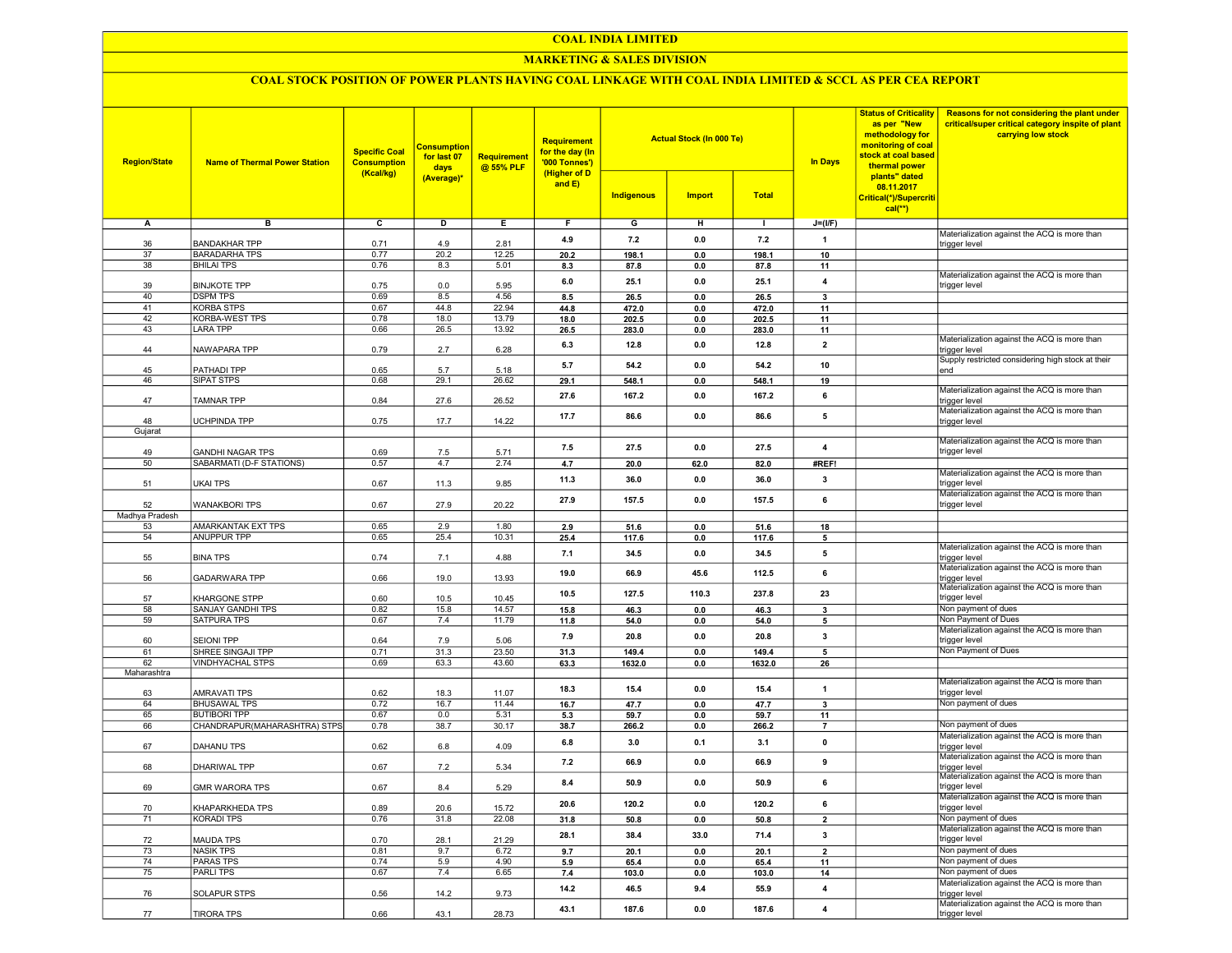#### COAL INDIA LIMITED

## MARKETING & SALES DIVISION

# COAL STOCK POSITION OF POWER PLANTS HAVING COAL LINKAGE WITH COAL INDIA LIMITED & SCCL AS PER CEA REPORT

| <b>Region/State</b>        | <b>Name of Thermal Power Station</b>       | <b>Specific Coal</b><br><b>Consumption</b><br>(Kcal/kg) | <b>Consumption</b><br>for last 07<br>days | Requirement<br>@ 55% PLF | Requirement<br>for the day (In<br>'000 Tonnes')<br>(Higher of D |                   | <b>Actual Stock (In 000 Te)</b> |                | <b>Status of Criticality</b><br>as per "New<br>methodology for<br>monitoring of coal<br>stock at coal based<br><b>In Days</b><br>thermal power<br>plants" dated | Reasons for not considering the plant under<br>critical/super critical category inspite of plant<br>carrying low stock |                                                                                                               |
|----------------------------|--------------------------------------------|---------------------------------------------------------|-------------------------------------------|--------------------------|-----------------------------------------------------------------|-------------------|---------------------------------|----------------|-----------------------------------------------------------------------------------------------------------------------------------------------------------------|------------------------------------------------------------------------------------------------------------------------|---------------------------------------------------------------------------------------------------------------|
|                            |                                            |                                                         | (Average)*                                |                          | and $E$ )                                                       | <b>Indigenous</b> | <b>Import</b>                   | <b>Total</b>   |                                                                                                                                                                 | 08.11.2017<br>Critical(*)/Supercriti<br>$cal(**)$                                                                      |                                                                                                               |
| A                          | в                                          | с                                                       | D                                         | Е                        | F.                                                              | G                 | н                               | $\blacksquare$ | $J=(I/F)$                                                                                                                                                       |                                                                                                                        |                                                                                                               |
| 78                         | WARDHA WARORA TPP                          | 0.66                                                    | 4.5                                       | 4.71                     | 4.7                                                             | 146.4             | 0.0                             | 146.4          | 31                                                                                                                                                              |                                                                                                                        |                                                                                                               |
| Total of Western Region    |                                            |                                                         |                                           |                          |                                                                 |                   |                                 |                |                                                                                                                                                                 | $\overline{0}$                                                                                                         |                                                                                                               |
| Southern<br>Andhra Pradesh |                                            |                                                         |                                           |                          |                                                                 |                   |                                 |                |                                                                                                                                                                 |                                                                                                                        |                                                                                                               |
| 79                         | DAMODARAM SANJEEVAIAH TPS                  | 0.66                                                    | 13.1                                      | 13.85                    | 13.8                                                            | 91.8              | 0.0                             | 91.8           | $\overline{7}$                                                                                                                                                  |                                                                                                                        | Materialization against the ACQ is more than<br>trigger level                                                 |
| 80                         | Dr. N.TATA RAO TPS                         | 0.77                                                    | 26.7                                      | 17.90                    | 26.7                                                            | 73.2              | 0.0                             | 73.2           | 3                                                                                                                                                               |                                                                                                                        | Materialization against the ACQ is more than<br>trigger level                                                 |
| 81                         | PAINAMPURAM TPP                            | 0.59                                                    | 15.2                                      | 10.21                    | 15.2                                                            | 76.2              | 91.7                            | 167.9          | 11                                                                                                                                                              |                                                                                                                        | Materialization against the ACQ is more than<br>trigger level                                                 |
| 82                         | RAYALASEEMA TPS                            | 0.76                                                    | 19.5                                      | 16.60                    | 19.5                                                            | 33.1              | 0.0                             | 33.1           | $\mathbf{2}$                                                                                                                                                    |                                                                                                                        | Materialization against the ACQ is more than<br>trigger level                                                 |
| 83                         | SIMHADRI                                   | 0.78                                                    | 27.2                                      | 20.54                    | 27.2                                                            | 213.6             | 34.9                            | 248.5          | 9                                                                                                                                                               |                                                                                                                        | Materialization against the ACQ is more than<br>trigger level<br>Materialization against the ACQ is more than |
| 84                         | <b>SGPL TPP</b>                            | 0.53                                                    | 16.9                                      | 9.26                     | 16.9                                                            | 0.7               | 151.6                           | 152.3          | 9                                                                                                                                                               |                                                                                                                        | trigger level                                                                                                 |
| 85                         | <b>VIZAG TPP</b>                           | 0.67                                                    | 9.9                                       | 9.20                     | 9.9                                                             | 89.0              | 0.0                             | 89.0           | 9                                                                                                                                                               |                                                                                                                        | Less Supply of rakes from Railways                                                                            |
| Karnataka<br>86            | <b>BELLARY TPS</b>                         | 0.63                                                    | 19.5                                      | 14.23                    | 19.5                                                            | 54.6              | 0.0                             | 54.6           | 3                                                                                                                                                               |                                                                                                                        | Materialization against the ACQ is more than                                                                  |
| 87                         | KUDGI STPP                                 | 0.63                                                    | 18.9                                      | 19.90                    | 19.9                                                            | 65.0              | 26.4                            | 91.4           | 5                                                                                                                                                               |                                                                                                                        | rigger level<br>Materialization against the ACQ is more than<br>trigger level                                 |
| 88                         | RAICHUR TPS                                | 0.66                                                    | 21.8                                      | 14.98                    | 21.8                                                            | 50.4              | 0.0                             | 50.4           | $\mathbf{2}$                                                                                                                                                    |                                                                                                                        | Materialization against the ACQ is more than<br>trigger level                                                 |
| 89                         | YERMARUS TPP                               | 0.62                                                    | 11.6                                      | 13.09                    | 13.1                                                            | 103.8             | 0.0                             | 103.8          | 8                                                                                                                                                               |                                                                                                                        | Materialization against the ACQ is more than<br>trigger level                                                 |
| <b>Tamil Nadu</b>          |                                            |                                                         |                                           |                          |                                                                 |                   |                                 |                |                                                                                                                                                                 |                                                                                                                        |                                                                                                               |
| 90                         | METTUR TPS                                 | 0.81                                                    | 6.0                                       | 8.98                     | 9.0                                                             | 82.9              | 0.0                             | 82.9           | 9                                                                                                                                                               |                                                                                                                        | Materialization against the ACQ is more than<br>trigger level                                                 |
| 91                         | METTUR TPS - II                            | 0.78                                                    | 5.0                                       | 6.16                     | 6.2                                                             | 64.1              | 0.0                             | 64.1           | 10                                                                                                                                                              |                                                                                                                        | Materialization against the ACQ is more than<br>trigger level<br>Materialization against the ACQ is more than |
| 92                         | NORTH CHENNAI TPS                          | 0.82                                                    | 24.2                                      | 19.78                    | 24.2                                                            | 67.4              | 0.0                             | 67.4           | 3                                                                                                                                                               |                                                                                                                        | trigger level<br>Materialization against the ACQ is more than                                                 |
| 93                         | <b>TUTICORIN TPS</b>                       | 0.96                                                    | 5.4                                       | 13.31                    | 13.3                                                            | 79.7              | 0.0                             | 79.7           | 6                                                                                                                                                               |                                                                                                                        | trigger level<br>Materialization against the ACQ is more than                                                 |
| 94<br>Telangana            | <b>VALLUR TPP</b>                          | 0.72                                                    | 20.2                                      | 14.26                    | 20.2                                                            | 183.5             | 0.0                             | 183.5          | 9                                                                                                                                                               |                                                                                                                        | trigger level                                                                                                 |
| 95                         | <b>BHADRADRI TPP</b>                       | 0.69                                                    | 11.0                                      | 9.83                     | 11.0                                                            | 92.9              | 0.0                             | 92.9           | 8                                                                                                                                                               |                                                                                                                        |                                                                                                               |
| 96                         | KAKATIYA TPS                               | 0.57                                                    | 13.9                                      | 8.33                     | 13.9                                                            | 148.9             | 0.0                             | 148.9          | 11                                                                                                                                                              |                                                                                                                        |                                                                                                               |
| 97                         | KOTHAGUDEM TPS (NEW)                       | 0.64                                                    | 11.5                                      | 8.46                     | 11.5                                                            | 113.9             | 0.0                             | 113.9          | 10                                                                                                                                                              |                                                                                                                        |                                                                                                               |
| 98                         | KOTHAGUDEM TPS (STAGE-7)                   | 0.50                                                    | 9.4                                       | 5.23                     | 9.4                                                             | 34.9              | 0.0                             | 34.9           | 4                                                                                                                                                               |                                                                                                                        |                                                                                                               |
| 99<br>100                  | <b>RAMAGUNDEM STPS</b><br>RAMAGUNDEM-B TPS | 0.62<br>0.77                                            | 32.3<br>0.7                               | 21.33<br>0.64            | 32.3<br>0.7                                                     | 120.6<br>10.5     | 0.0<br>0.0                      | 120.6<br>10.5  | 4<br>15                                                                                                                                                         |                                                                                                                        |                                                                                                               |
| 101                        | <b>SINGARENI TPP</b>                       | 0.58                                                    | 11.0                                      | 9.12                     | 11.0                                                            | 108.0             | 0.0                             | 108.0          | 10                                                                                                                                                              |                                                                                                                        |                                                                                                               |
| Total of Southern Region   |                                            |                                                         |                                           |                          |                                                                 |                   |                                 |                |                                                                                                                                                                 | $\overline{0}$                                                                                                         |                                                                                                               |
| Eastern                    |                                            |                                                         |                                           |                          |                                                                 |                   |                                 |                |                                                                                                                                                                 |                                                                                                                        |                                                                                                               |
| Bihar<br>102               | <b>BARAUNI TPS</b>                         | 0.63                                                    | 6.2                                       | 5.90                     | 6.2                                                             | 53.0              | 0.0                             | 53.0           | 9                                                                                                                                                               |                                                                                                                        |                                                                                                               |
| 103                        | <b>BARH I</b>                              | 0.67                                                    | 7.9                                       | 5.84                     | 7.9                                                             | 67.1              | 0.0                             | 67.1           | 9                                                                                                                                                               |                                                                                                                        |                                                                                                               |
| 104                        | <b>BARH II</b>                             | 0.67                                                    | 15.8                                      | 11.67                    | 15.8                                                            | 134.3             | 0.0                             | 134.3          | 9                                                                                                                                                               |                                                                                                                        |                                                                                                               |
| 105                        | KAHALGAON TPS                              | 0.80                                                    | 36.2                                      | 24.62                    | 36.2                                                            | 149.6             | 7.4                             | 157.0          | $\overline{4}$                                                                                                                                                  |                                                                                                                        | Materialization against the ACQ is more than<br>trigger level                                                 |
| 106                        | MUZAFFARPUR TPS                            | 0.77                                                    | 5.1                                       | 3.95                     | 5.1                                                             | 69.0              | 0.0                             | 69.0           | 13                                                                                                                                                              |                                                                                                                        | Materialization against the ACQ is more than<br>trigger level                                                 |
| 107                        | <b>NABINAGAR STPP</b>                      | 0.58                                                    | 16.0                                      | 15.21                    | 16.0                                                            | 191.6             | 0.0                             | 191.6          | 12                                                                                                                                                              |                                                                                                                        | Materialization against the ACQ is more than                                                                  |
| 108                        | NABINAGAR TPP                              | 0.69                                                    | 15.0                                      | 9.06                     | 15.0                                                            | 40.5              | 0.0                             | 40.5           | $\mathbf{3}$                                                                                                                                                    |                                                                                                                        | trigger level                                                                                                 |
| Jharkhand<br>109           | <b>BOKARO TPS 'A' EXP</b>                  | 0.57                                                    | 5.7                                       | 3.78                     | 5.7                                                             | 104.6             | 0.0                             | 104.6          | 18                                                                                                                                                              |                                                                                                                        |                                                                                                               |
| 110                        | CHANDRAPURA(DVC) TPS                       | 0.61                                                    | 5.1                                       | 4.06                     | 5.1                                                             | 141.5             | 9.7                             | 151.2          | 30                                                                                                                                                              |                                                                                                                        |                                                                                                               |
| 111                        | JOJOBERA TPS                               | 0.69                                                    | 3.5                                       | 2.18                     | 3.5                                                             | 42.9              | 0.0                             | 42.9           | 12                                                                                                                                                              |                                                                                                                        |                                                                                                               |
| 112                        | <b>KODARMA TPP</b>                         | 0.62                                                    | 13.1                                      | 8.23                     | 13.1                                                            | 112.0             | 9.8                             | 121.8          | 9                                                                                                                                                               |                                                                                                                        |                                                                                                               |
| 113                        | MAHADEV PRASAD STPP                        | 0.70                                                    | 8.5                                       | 5.01                     | 8.5                                                             | 35.7              | 0.0                             | 35.7           | $\blacktriangle$                                                                                                                                                |                                                                                                                        | Materialization against the ACQ is more than<br>trigger level                                                 |
| 114                        | MAITHON RB TPP                             | 0.64                                                    | 10.8                                      | 8.89                     | 10.8                                                            | 217.3             | 0.0                             | 217.3          | 20                                                                                                                                                              |                                                                                                                        |                                                                                                               |